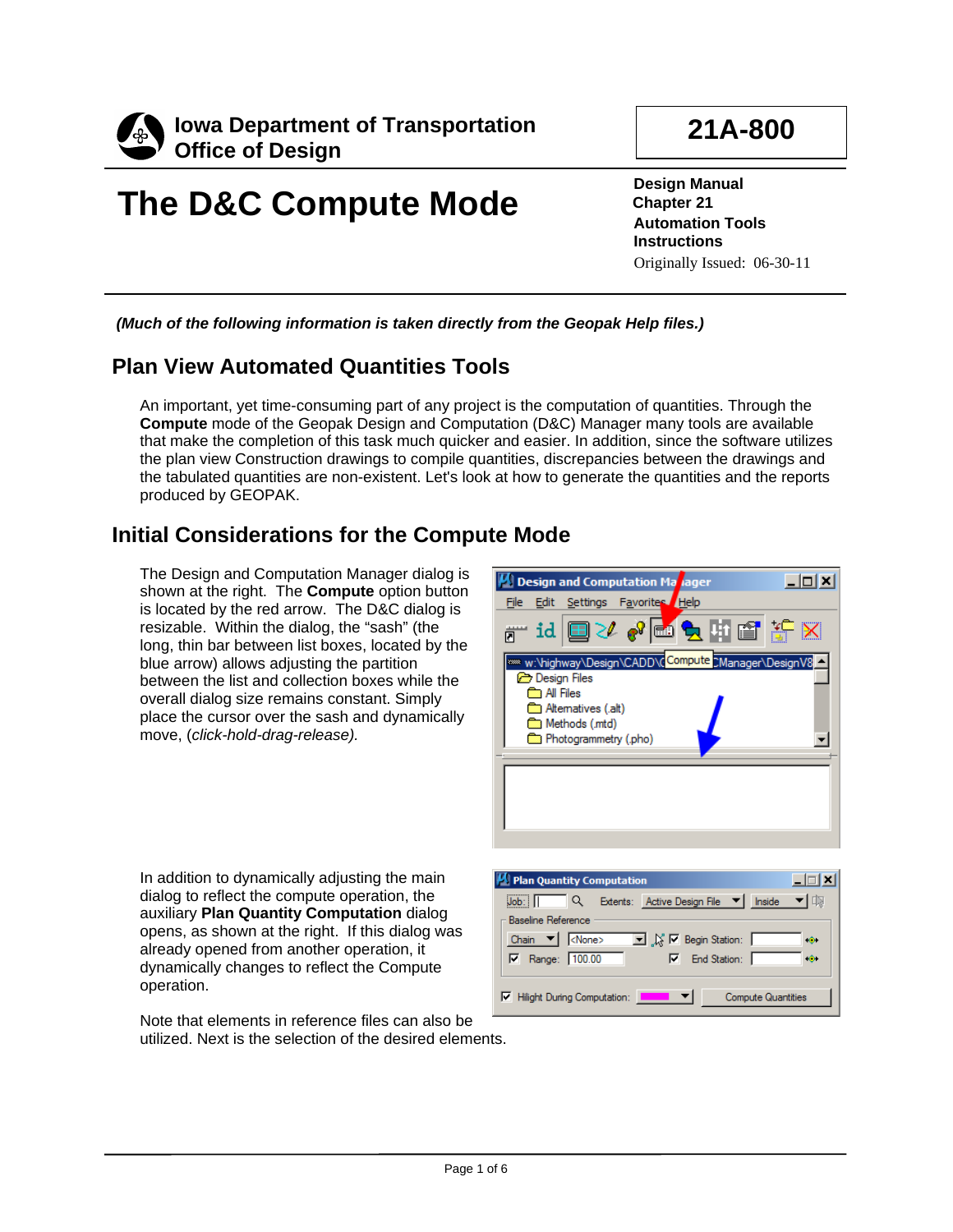# **To Compute Quantities**

- 1. Identify items or categories to be computed (create list of items by *double-clicking* items in the D&C listing, or *single-click* the item then *click* the **ADD** button, as shown at the right.)
- 2. Set Job, extent of computations (view, fence, etc.) and baseline information (chain for station / offset.)
- 3. Compute quantities.
- 4. Set Output format.
- 5. Create report (text file, spreadsheet, or database.)





**NOTE:** To ensure the fastest possible processing speed, select only necessary items to **Add**  to the selection list. The calculation process compares each element in the file with every item in the very large D&C Manager database. This computation will include all active and reference file elements and exact duplicates will also be counted.

# **Select the Desired Items**

The next step is the selection of the correct item from the hierarchy. Geopak computes quantities only for those hierarchical items that are configured for the computation of quantities.



**NOTE:** The elements must have been originally placed in the file using D&C Manager with "Place Influence" toggled  $ON \n\mathbb{Z}$  and compute parameters set.

Two selection methods can be employed:

- Select an entire category computes quantities for every item found in the selected category as well as any child categories.
- Selection of individual features single item is computed.

Both items and groups can be utilized in the Collection box simultaneously. To remove a group or item from the Collection list box, *double-click* the item or category in the Collection list box. To remove all the categories or items from the collection list box, press the Clear Collection shortcut button (rightmost item) at the top of the main dialog.

A small pop-up menu is supported when a *right-click* is initiated, while the cursor is within the Collection list box. This pop-up menu is different than the pop-up menu that is invoked when the cursor is within the hierarchy list box.



**Clear Collection -** Removes all categories and items from the collection list box.

**Open A Collection … -** Invokes a File Manager, wherein the previously saved collection file may be selected.

**Save Collection As ... -** Invokes a File Manager, wherein the current categories and / or items within the Collection list box file may be saved to a user defined file name. The default file extension is .col.

After the Collection list box is set, various computation options can be defined via the auxiliary dialog. The compilation of items and categories in the Collection list box and the definition of various computation parameters and options can be completed in any order before **Compute Quantities** is *clicked*.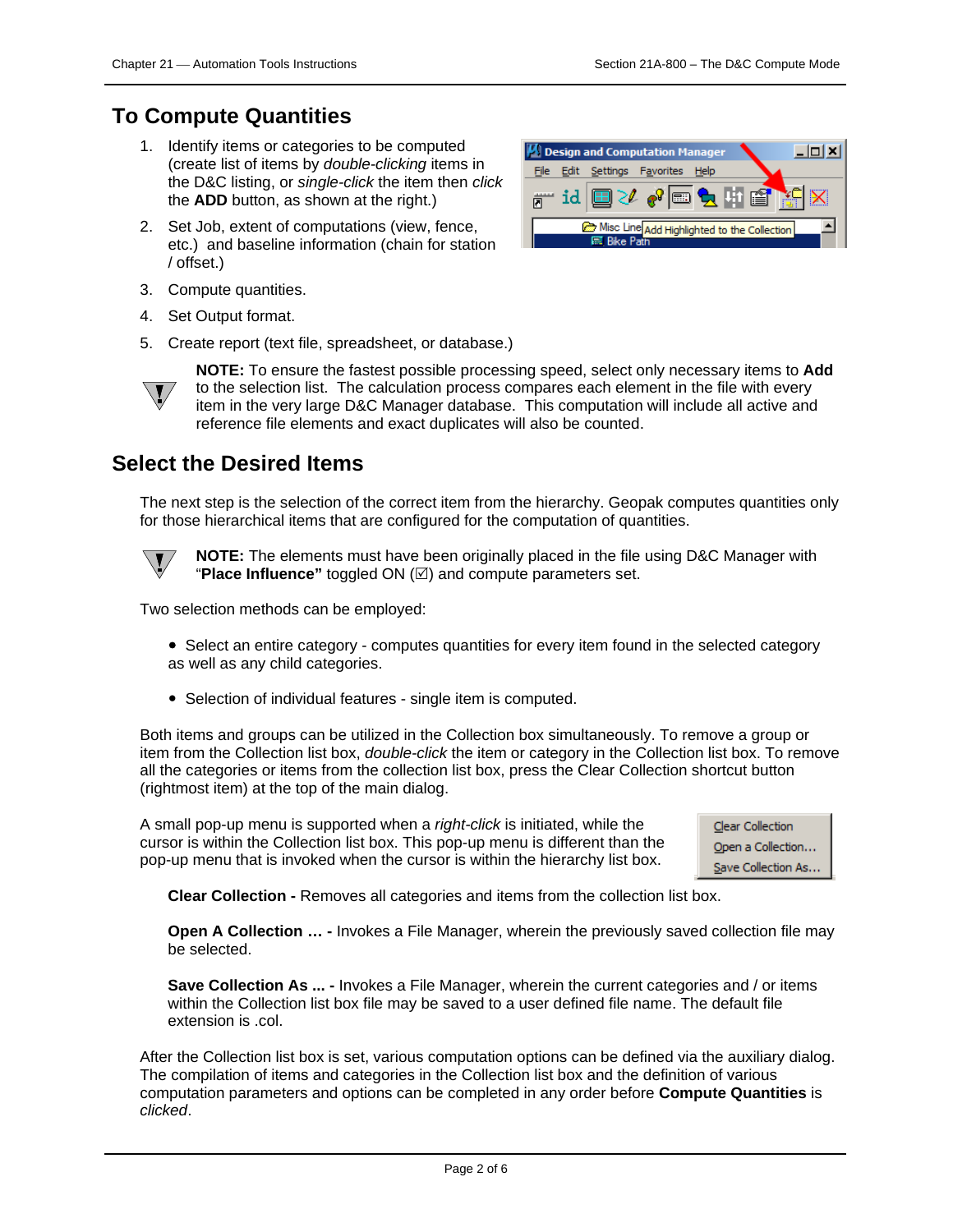## **Compute Options**

#### **Job**

**Job Number -** Geopak Coordinate geometry database (gpk) file where the specified chain is stored.

#### **Extents**

The **Extents** option determines which elements are included in the set. In addition to the **Extents**, the **Range** option

| M Plan Quantity Computation                                                                |  |
|--------------------------------------------------------------------------------------------|--|
| Extents: Active Design File ▼ Inside<br>Job:<br>$\alpha$                                   |  |
| <b>Baseline Reference</b>                                                                  |  |
| Chain $\blacktriangledown$ <none><br/>■ ※ 区 Begin Station:<br/><math>\bullet</math></none> |  |
| $\nabla$ End Station: $\sqrt{ }$<br>Range: 100.00<br>⊽<br>$\bullet$                        |  |
|                                                                                            |  |
| Hilight During Computation:<br><b>Compute Quantities</b>                                   |  |
|                                                                                            |  |

affects the selection. If the **Range** option is active, both the range and the extent must be satisfied for the element to be computed.

**Active Design File -** All elements in the Active Design File are candidates for computation.

**View –** Only selected items that can be seen in MicroStation view one are computed. If the view includes area outside of the **Range,** the **Range** will override.

**Fence -** A MicroStation fence must be placed, and all specified graphical features that satisfy both the fence and the **Range** will be tabulated. The **Fence** mode is sensitive to the MicroStation Inside, Overlap, and Clip modes. However, the Clip mode applies only to non-shape elements.

**Boundary Element -** A previously drawn closed shape is used to determine quantities. When selected, the user is prompted to select the closed shape. This mode is sensitive to the MicroStation Inside, Overlap, and Clip modes.

**Station Range -** A Baseline Reference (chain or dgn) must be defined for this option. The

**Range** fields default to the extent of the chain. A station value can be entered in the input field or the Begin or End station can be graphically defined by *clicking the* button to the right of the input field, as shown by the arrow. Perpendicular projections to the station(s) define the extent of the computations.

| Begin Station: 2578+40.0 |  |  |               |
|--------------------------|--|--|---------------|
| End Station: 2590+23.2   |  |  |               |
|                          |  |  | Begin Station |

**Sheet Range -** Sheets placed with the Plan Profile Sheet Composition tool can be utilized. Select the option that displays the sheet range.

**Selection Set -** A MicroStation selection set of the candidate compute elements must be created prior to computing.

**Boundary Selection Set -** A MicroStation selection set of the Boundary (not the actual candidate compute elements) must be created prior to computing.

#### **Baseline Reference**

The Baseline Reference section defines the chain / station values that are used as a basis if the range option is used as well as station / offsets in the various output formats.

**Chain** - Uses a previously stored COGO chain. Select the chain that sets the default stationing. The chain may be defined graphically by *clicking* Identify Chain and graphically selecting.

**DGN** - Uses a graphic element. Set to DGN, *click* **Identify DGN Element,** *select* and *accept* the graphic element. The stationing is based on the length of the element, starting at 0.00. The element type and MicroStation element ID is displayed to the right of the DGN option.

**None** - No reference is required, so the Baseline Reference is blank. Note this limits the type of output format, as no station / offset values can be computed.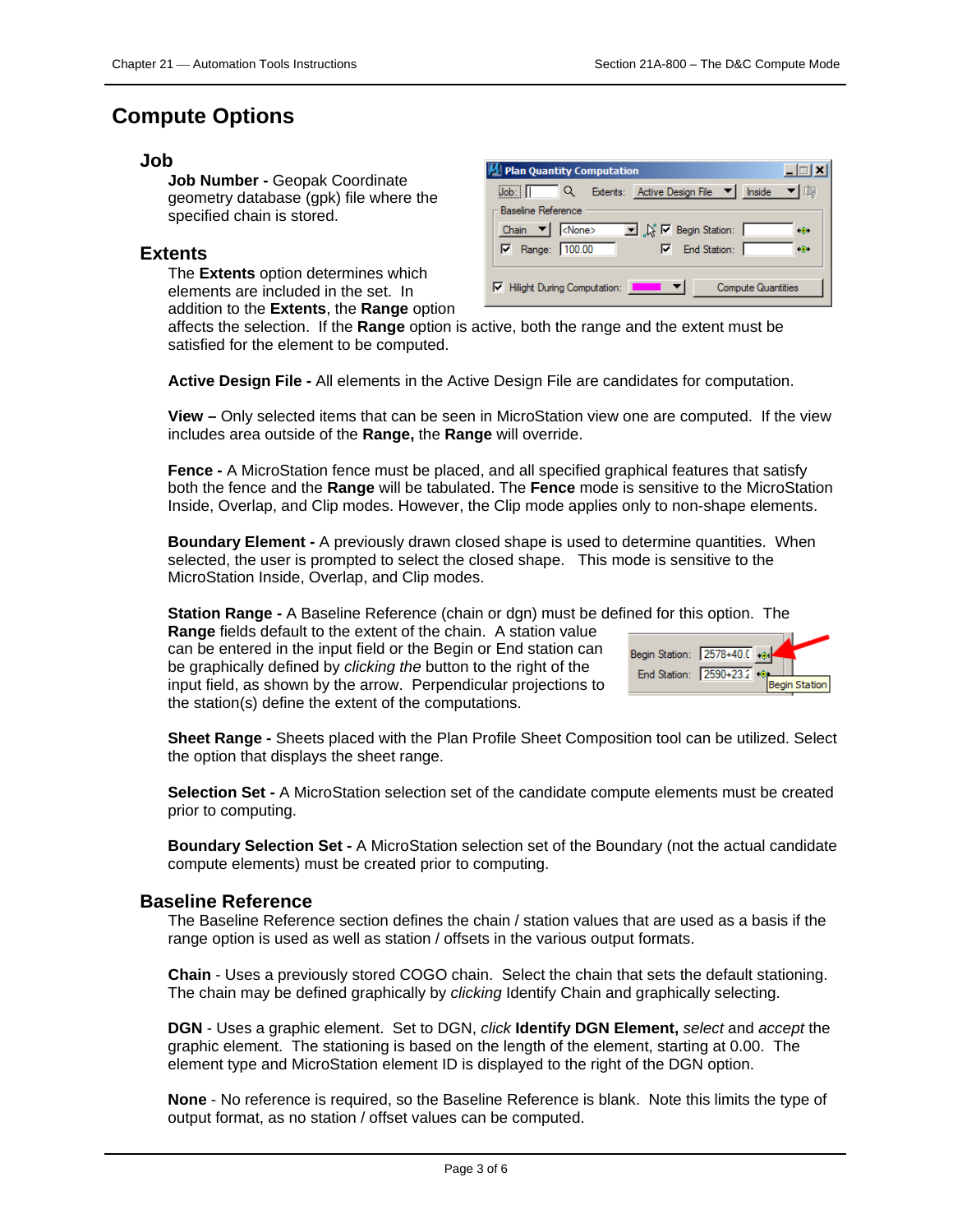**Begin Station / End Station -** Based on the Chain selection. The default values are the limits of the chain or the length of the DGN element if set to DGN. To use a partial chain, *toggle* on the Begin or End Station and set the value. *Click* Begin or End Station to graphically define the station.

**Range -** Left and right offset limits (in master units) from the chain where the quantities are computed. Any specified item located outside of the limits is not included in the report. Note, it is sensitive to the type of **Extents** and the Inside, Clip, and Overlap modes.

### **Completing the Plan Quantity Computation**

**Highlight in Computation -** When activated, all MicroStation elements utilized in computations are highlighted in the selected color.

#### **Compute Quantities -** Commences the computation process.

- To Compute Quantities (in the **Plan Quantity Computation** dialog)
	- 1. Set the **Job**.
	- 2. Define the **Extents** and the Inside, Clip or Overlap mode.
	- 3. Define the **Baseline Reference** information.
	- 4. (Optional) *Toggle* on **Range** and set the value.
	- 5. (Optional) *Toggle* on **Begin** and / or **End Station** and set the values.
	- 6. (Optional) *Toggle* on **Hilite During Computation** and select color.
	- 7. Click **Compute Quantities**.

## **Computation Results**

The listing displays the pay items and associated total quantity computed. To exclude a pay item from the report, turn off the **Export** toggle (located by the red arrow). The next decision to be made is the type of report desired (located by the blue arrow). The content of the dialog changes dynamically based on the report type selected.



### **Export Format**

**Comp Book -** A more detailed report that lists not only quantity summaries, but also geometric properties such as plan view coordinates and station/offsets for located elements. File is in ASCII format.

**Item Report -** Quantities Summary listing pay items, descriptions, units and total quantities for located elements. File is in ASCII format.

**Item Table -** Contains the same information as the Item Report, but formatted in tabular form.

**DBMS –** This format has very detailed information, including calculated and rounded quantities, geometric properties, pay item numbers, descriptions, station / offset values, etc. The format relates to the selected database (e.g., Microsoft Access, Oracle, SQL Server, and dbase) and is set in the Compute Settings tool.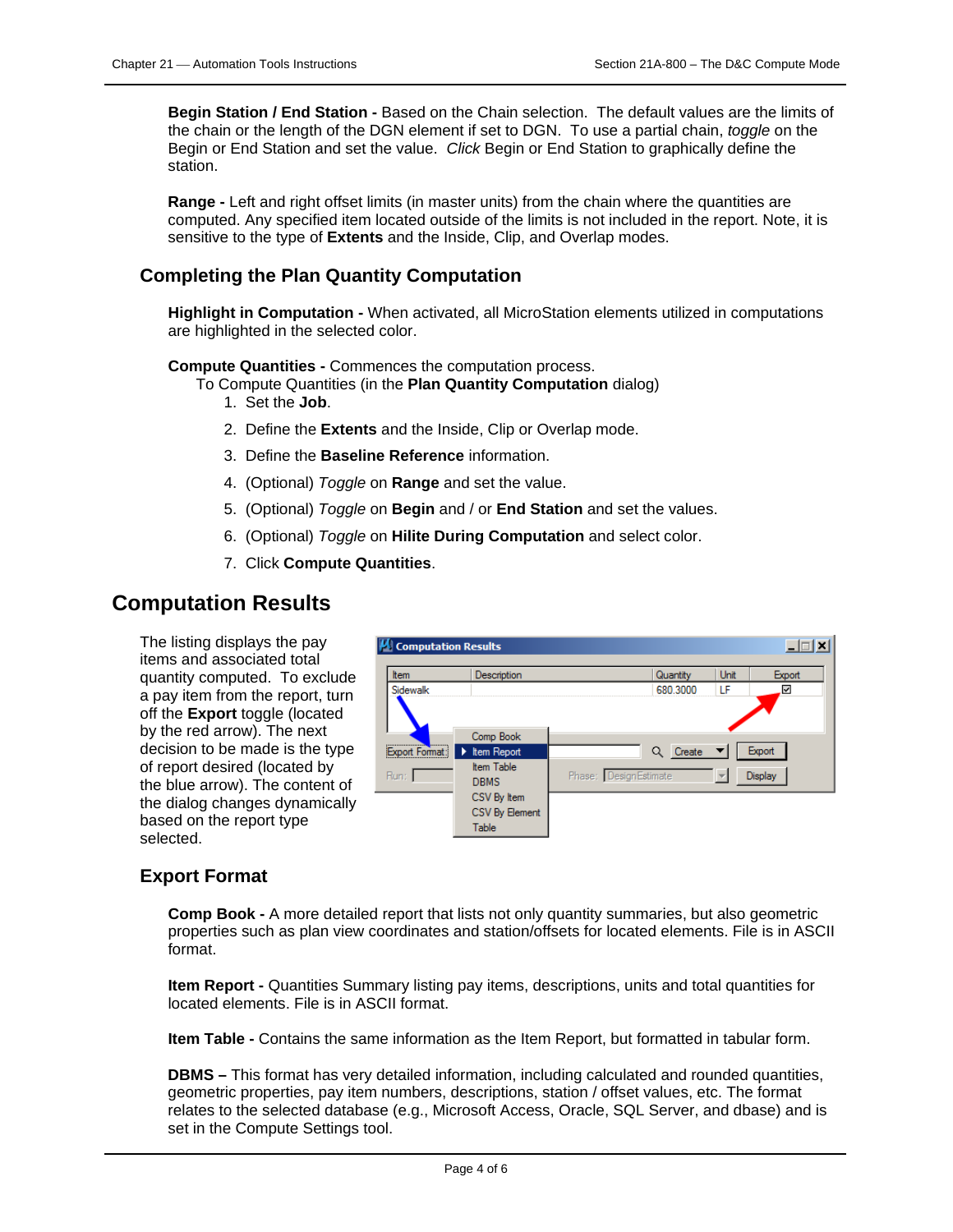**CSV by Item -** Quantities Summary listing pay items, descriptions, units and total quantities for located elements. Format is CSV (coma separated values). To use a predefined format for this report, browse and select a stored \*.qtd preference file.

**CSV by Element –** This is a more detailed report that lists not only quantity summaries but also geometric properties, such as plan view coordinates and station/offsets for located elements. The format is CSV (comma separated values).

**Table –** This type has user defined table column properties. A symbols column for legends is also included, as well as adhoc attribute tabulations. To use a predefined format for this table, browse and select a stored \*.qtd preference file.

| ⊽<br>Vertical Lines!                              |               | Place Quantity Table <sub>nly</sub> |               | Width Buffer: 0.020 |            | Plot Scale: 100.00                  |
|---------------------------------------------------|---------------|-------------------------------------|---------------|---------------------|------------|-------------------------------------|
| ⊽<br><b>Horizontal Lines</b><br>Column Definition |               | First Row Only                      |               | Row Spacing: 0.090  |            |                                     |
| Data Type                                         | Symbology     | Heading                             | Symbology     | Width               | AdHoc Name | AdHoc Type                          |
| ⊽<br>Symbol                                       | Symbol        | Symbol                              | <b>Sample</b> | 0.400               |            | <b>Numeric</b><br>▼                 |
| ⊽<br>Quantity                                     | Sample        | Quantity                            | Sample        | 0.000               |            | <b>Numeric</b><br>÷                 |
| ⊽<br>Pay Item                                     | <b>Sample</b> | Tag                                 | Sample        | 0.000               | Tag        | String<br>v                         |
| ⊽<br>AdHoc Attribut ▼                             | Sample        | Genus/Spe                           | <b>Sample</b> | 0.000               | Genus      | String                              |
| ⊽<br>AdHoc Attribut ▼                             | Sample        | Common N                            | <b>Sample</b> | 0.000               | Common N   | String                              |
| ⊽<br>AdHoc Attribut ▼                             | Sample        | Size                                | <b>Sample</b> | 0.000               | Size       | String                              |
| ⊽<br>AdHoc Attribut ▼                             | Sample        | Comment                             | <b>Sample</b> | 0.000               | Comment    | String<br>▼                         |
| Pay Item                                          | Sample        |                                     | Sample        | 0.000               |            | Numeric<br>$\overline{\phantom{a}}$ |
| Pay Item                                          | Sample        |                                     | Sample        | 0.000               |            | Numeric<br>$\overline{\phantom{a}}$ |
| Pay Item                                          | Sample        |                                     | Sample        | 0.000               |            | $\overline{\phantom{a}}$<br>Numeric |

### **Other Computation Results Fields**

**1. File Name field -** Manually enter the file name or *click* the identify icon ( $\mathcal{Q}$ ). Note the file extension should match the Export Format (e.g., mbd for Access database, csv for comment separate values)

| Item             | Description         |                       | Quantity  | Unit | Export                        |  |
|------------------|---------------------|-----------------------|-----------|------|-------------------------------|--|
| <b>Bike Path</b> |                     |                       | 9519.4000 |      | ☑                             |  |
| Bamer            | <b>Half Section</b> |                       | 5662.5    |      | 6<br>$\overline{\phantom{0}}$ |  |
| Sawcut Pattern   |                     |                       | 6583.20   |      | ⊽                             |  |
|                  |                     | sign\TestQuantity.mdb |           |      |                               |  |

- **2. Create / Append -** Quantity calculations can be placed in a newly created file or appended to a previously created file.
- **3. Run / Phase -** Used only for the **DBMS** format for subsequent use in the Quantities Manager tool. Quantities can be separated into various phases, as a means to group various pay items. Default phases include: Design, Preliminary, and Final. Note that new phases can be added, but there are naming limitations of downstream applications (i.e., Transport links in Quantities Manager. Runs may also be used as a method of grouping various quantities and / or pay items.
- **4. Display / Undisplay -** Displays or undisplays the exported quantities.
- **5. Advanced Project Settings –** This is to be used with the DBMS option only and the button is located to the right of the Export button when the **DBMS** format is selected.
- **6. Export -** Commence processing.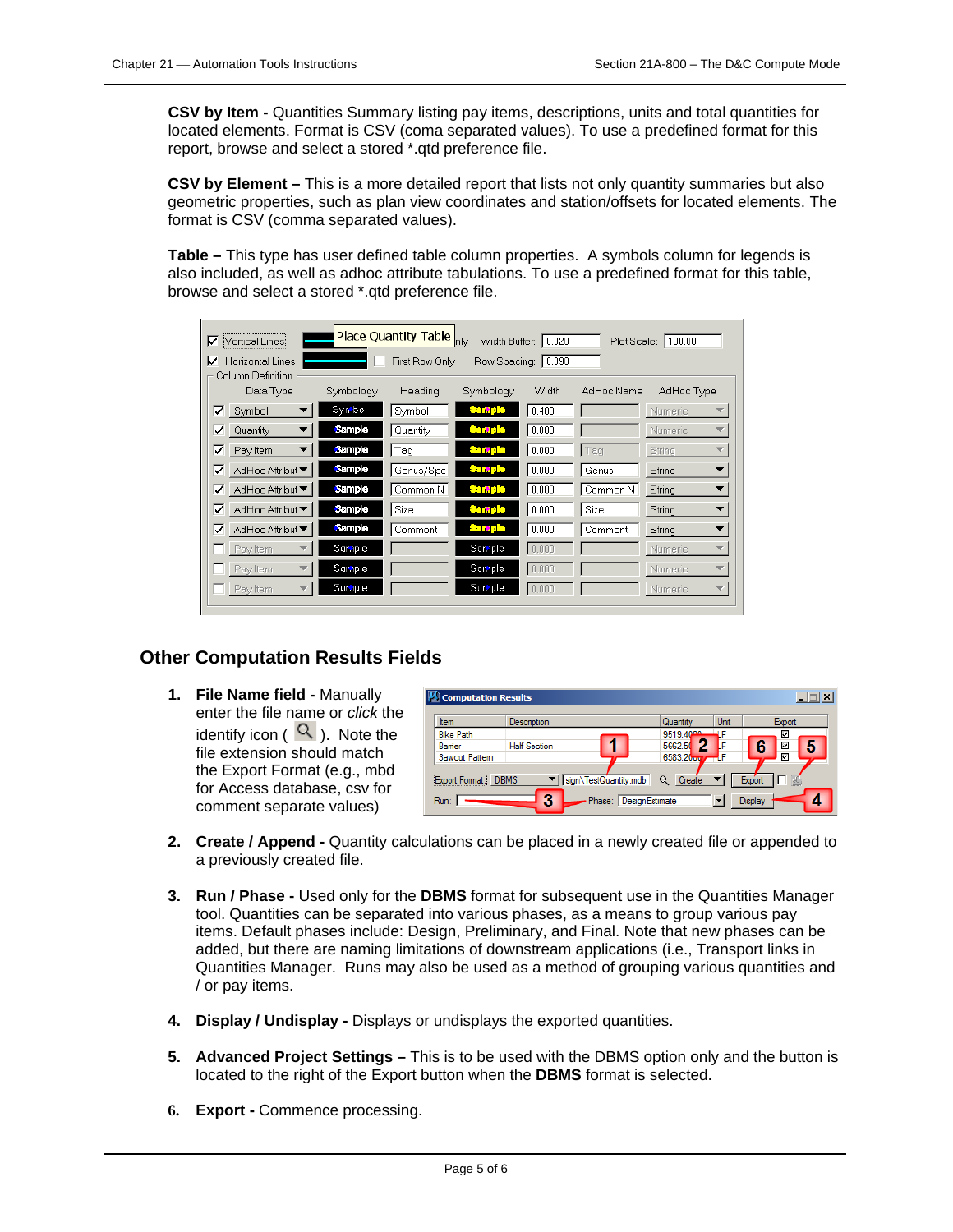### **To Export Quantities**

1. *Toggle* off any unwanted quantities (Toggle the **Export** option off in the Computation Results dialog).

- 2. Set the **Export** Format.
- 3. Enter the file name in the entry field.
- 4. Set to **Create** or **Append**.
- 5. (Optional) If using the DBMS format, set the **Phase** and **Run**.
- 6. (Optional) Set **Display** or **Undisplay**.
- 7. *Click* **Export**.